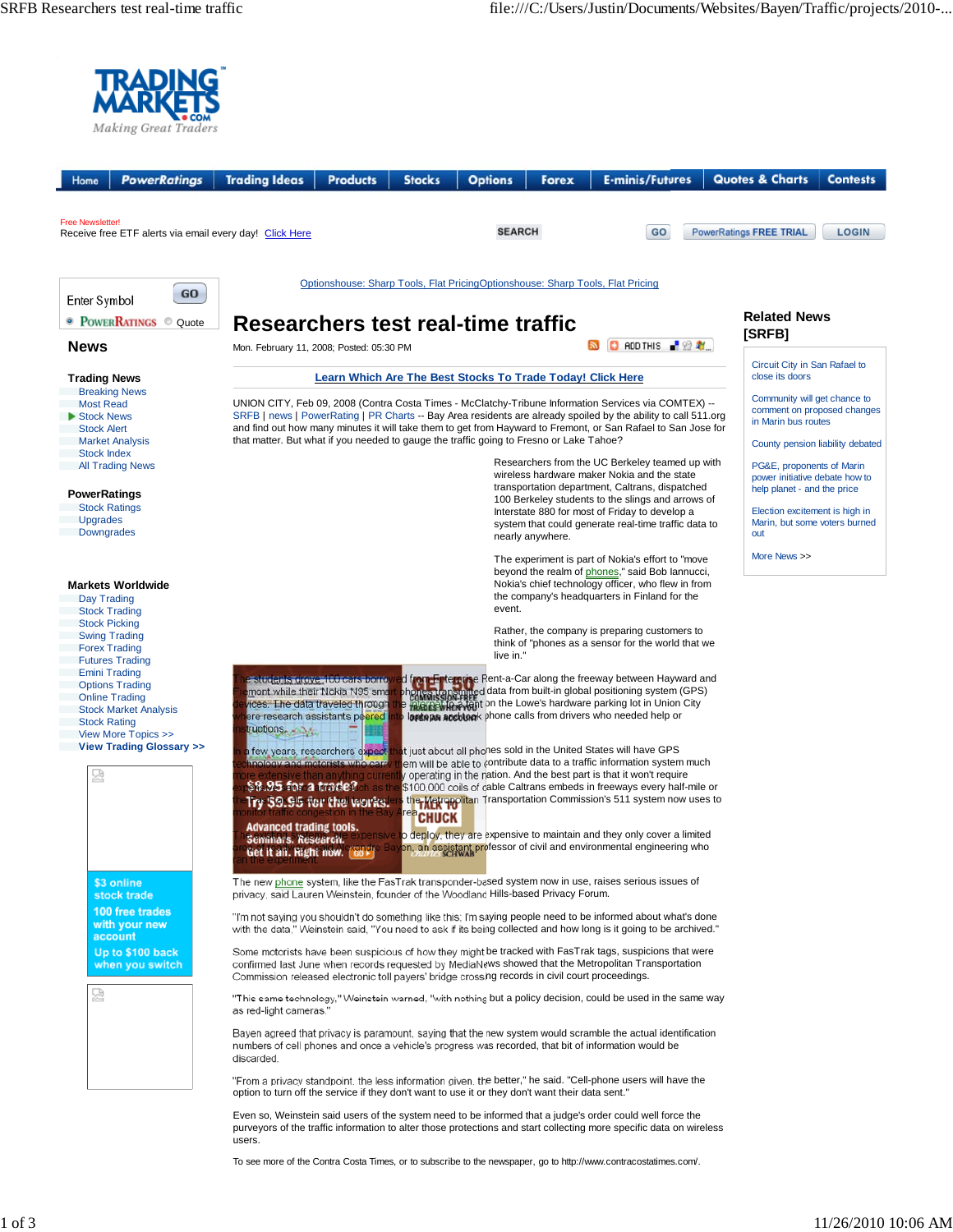Copyright (c) 2008, Contra Costa Times, Walnut Creek, Calif. Distributed by McClatchy-Tribune Information Services. \$3 online<br>stock trade For reprints, email tmsreprints@permissionsgroup.com, call 800-374-7985 or 847-635-6550, send a fax to 847-635-6968, or write to The Permissions Group Inc., 1247 Milwaukee Ave., Suite 303, Glenview, IL 60025, USA. 100 free trades For full details for SRFB click here. with your new<br>account **Today's top stocks. Click here** Up to \$100 back Learn. Practice. Trade. when you switch **ACCOUNT** TRADE FOREX  $IB\ddagger X$  com  $GO +$ **More News: Market Updates** | **Stock Alerts** | **All Trading News** | **Stock Index O** ARCHIVES **PEEDBACK B** PRINT  $=$  EMAIL  $\overline{\mathbf{a}}$ C RDD THIS PRIZE ig Great Traders New ETF Book by Larry Connors - Click here to read more Home The Machine PowerRatings Store Stocks ETFs Options **Page not found** The page/article you were looking for cannot be found. If you feel this is in error please send an e-mail to info@tradingmarkets.com. **Get Your Free Trial on these best selling products now:** Stock PowerRatings<br>Larry Connors ETF Daily Battle Plan **TRADINGMARKETS UP** or **DOWN** Daily Stock Contest #1 Win \$1000 Every Month Predicting the Direction of a Stock! JP Morgan (JPM) announced that it would suspend foreclosures for 90 days as part of their mortgage restructuring plan. Will JPM close Up or Down on Tuesday, November 4, 2008? ′ Up  $\downarrow$  Down or Your prediction must be made by 4:00pm ET to qualify **Stock Trades** No minimum to open.

> 10 free trades each month with \$2,500. \$4.50 otherwise. Zecco Trading, Inc. Member FINRA/SIPC.

ecco

trading

### **PREMIER SPONSORED LINKS**

- Will the Dollar Keep Falling? Trade Your View at FOREX.com
- Trading Secrets ? FREE!
- Learn FX with the Best.
- Learn What Pros Know
- \$0 stock trades

**FREE eBook & Practice Account**